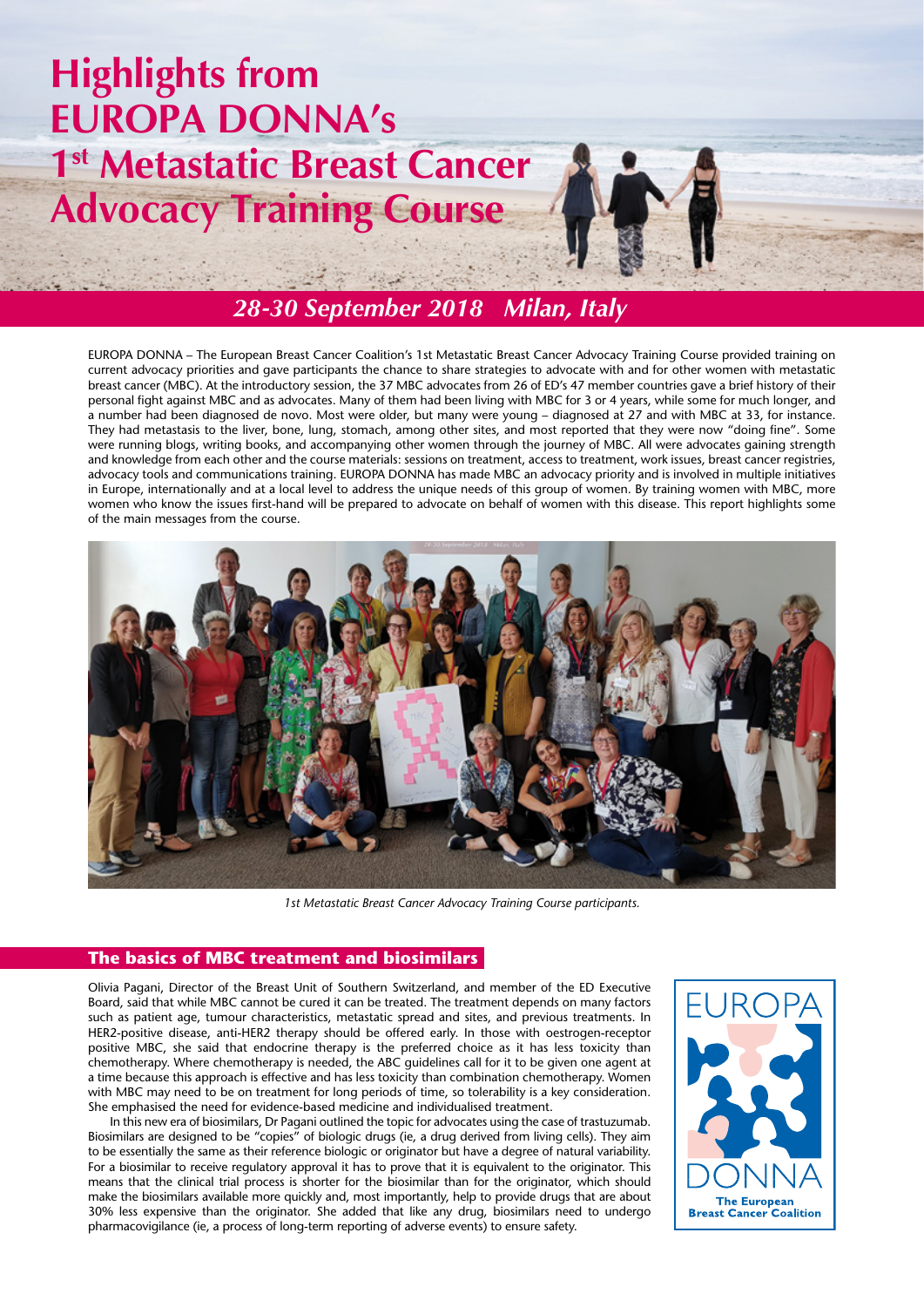#### **Getting patient groups involved in HTA**

Tamás Bereczky, the Communications Officer for the European Patients' Academy on Therapeutic Innovation (EUPATI), described the role of patients in health technology assessment (HTA). HTA is a multidisciplinary process involving a systematic evaluation of the benefits and risks of a health technology compared with the standard treatment in order to inform health care policy makers. He said that it is more than just an economic evaluation: the clinical effectiveness, safety and impact on quality of life come first. He encouraged ED advocates to find out which HTA bodies exist in their countries and to contact them. An HTA Patient Group Submission Template is available to help patients in the formal procedures for communicating with HTA committees. Patients are crucial members in this process as they can provide insight on, for example, the advantages

and limitations, side effects and impact on quality of life of an existing or new treatment. In his advice to advocates he said that they need to be able to communicate effectively and follow procedures, show that they are informed, know the science and speak for the community, not as individuals. "Who else can critically appraise a treatment better than those who take it?" he asked.

#### **Returning to work**

ED Deputy CEO Karen Benn gave an overview of the rights of breast cancer patients returning to work, as she said that a return to work can provide stimulation and promote quality of life, in addition to the financial considerations. She said that the EU Employment Equality Framework Directive of 2000 specifies that employers cannot discriminate against employees on the grounds of disability. Despite this legislation, there are vast differences between countries and, in some cases, employers still discriminate against cancer patients. She added that an EU draft report on "reintegration into work after



*Olivia Pagani speaking to MBC advocates.*

illness" is being prepared by MEPs and should become a resolution. With regard to MBC, she added that there is a lack of data even on how many people it affects; however, a pilot project on MBC and work has been proposed by MEP Deirdre Clune (Ireland). "Attitudes need to change and we need to advocate for a more positive approach towards women returning to work at any point after their breast cancer diagnosis," Ms Benn said.

ED Board member and lawyer Elizabeth Bergsten Nordström then shared experience on work and insurance issues facing women in Sweden. She said that results of a survey by her organisation showed that almost all the women wanted to go back to work after treatment, but that many can experience a decline a few months later. They feel pressure to show that their ability to work remains unchanged. Many women choose to look for other job opportunities because they want to be less dependent on a full-time job. She added that as the legislation is open to interpretation, many women would not be able to face or win a legal dispute against their employer. Regarding insurance, she said that in Sweden, insurance companies cannot deny coverage to breast cancer patients, but that the high premiums they charge survivors (eg, for travel insurance) can make taking out such insurance prohibitive. ED Vice President Mona Knotek-Roggenbauer presented the results of a survey of breast cancer survivors in Austria. New legislation in her country means that as of 1 July 2017, it is possible to gradually return to work after extended sick leave, with a maximum reduction in working hours of 50% and a minimum of 25% for 6 months at the most. The model is voluntary for both employers and employees. At the conference, ED also launched a survey of its members with regard to work-related issues (see last page).

## **What advocates need to know about breast cancer registries**

Ciarán Nicholl, Head of the Health in Society Unit in the Health, Consumers and Reference Materials Directorate, European Commission-Joint Research Centre, gave an overview of cancer information in Europe and its vast potential for learning about breast cancer and for fostering cancer prevention and control strategies. He said that while the cost of cancer registration is very low, the potential the data can unleash is very high. The JRC's European Cancer Information System (**https://ecis.**

**jrc.ec.europa.eu**) contains more than 33 million records of information on individual cancer cases and covers about half of the European population. These data originate from hospital-based registries and both specialised and general population-based breast cancer registries. He emphasised that high quality, harmonised data is a must and IRC initiatives to achieve this include: (1) the provision of Quality Checks Software to all registries free of charge, and (2) training events for cancer registries. He said in the near future the data will be geographically positioned and then they will overlay the data with, for example, environmental, socio-economic and other indicators. The ensuing cancer incidence and/or mortality spikes should yield new insights into cancer causality. Finally he encouraged advocates to also get involved in data collection policy meetings and to "spread the word" about the need for high quality cancer registries.



*Ciarán Nicholl, JRC, and Mona Knotek-Roggenbauer, ED Vice President*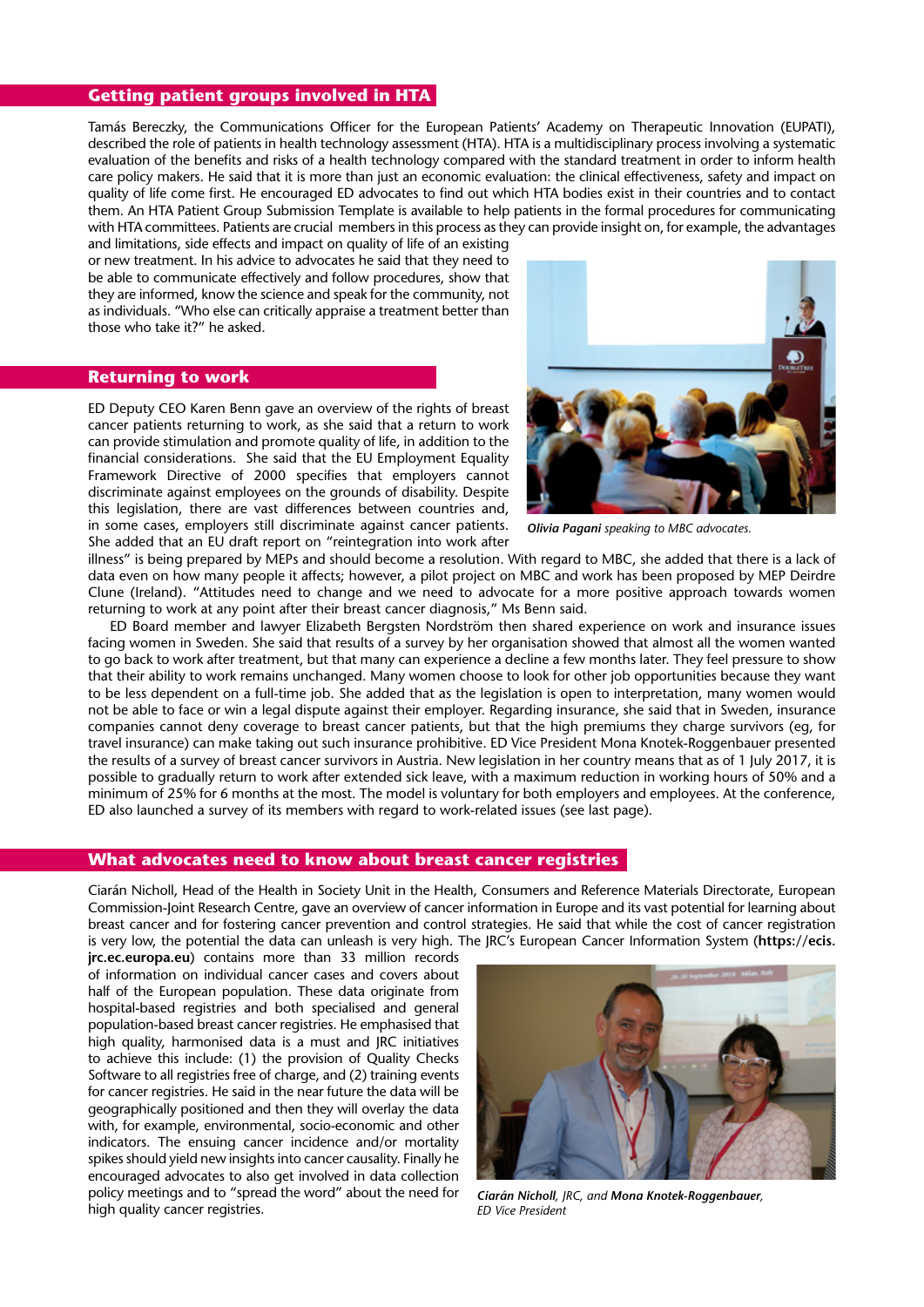#### **Exchanging advocacy tools and experiences**

At the training course, ED's Karen Benn and Paige Robinson, ED Training and Development Officer, described the EUROPA DONNA advocacy tools available to advocates, such as the website dedicated to MBC, and the advocacy tool kit. Participants heard an inspiring presentation on living with MBC by ED's President Evi Papadopolous who herself has been living with MBC for many years. It covered the different challenges, needs and priorities of women with MBC. Sabine Spitz of ED Austria, who is also living with MBC, described the activities of her Forum which are growing to include more MBC-



*MBC advocates ED Deputy CEO Karen Benn*

related initiatives, from information and awareness campaigns to supportive care campaigns. ED's Executive Director Susan Knox described the ABC Alliance, a multi-stakeholder platform for all those interested in collaborating in common projects relating to MBC. It runs webinars, has videos and is active on social media and in the European Parliament with, for example, an event on work issues for women with MBC.

Advocates shared advocacy strategies from their countries, such as establishing 13 October as MBC day, an MBC postage stamp, online petitions, crowd-funding for projects and meetings with high-level politicians. The course ended with a full day's communication skills training and workshops so that advocates could learn to use their personal stories and other tools to advocate for increased attention to MBC. Some of the advocates participated in videos about their personal experiences for the MBC section of the ED website. A snapshot of these is provided below.

## **EUROPA DONNA MBC resources https://mbc.europadonna.org**

**https://mbc.europadonna.org/campaign-materials**



**Claudia Altmann-Pospischek — Austria**

*"I try to tell people what it means to live with metastatic breast cancer. I want to be the voice and the face of an illness that is not known in the public."*



**Feride Dorothy Güneri — Turkey**

*"I want to be a well-informed patient. I want to be aware of the good news and the bad news…I also want to remain optimistic and hopeful."*



**Kate Henwood — United Kingdom**

*"Metastatic breast cancer, although it is treatable but not curable, doesn't have to be a death sentence. It's not the end. It's the beginning of a different way of life."*



**Paola Cornero — Italy**

*"With this disease you really empower your life with special meaning. You give special meaning to many other things that you did not even realize before that they were so important."*

Watch these and other videos at: **https://mbc.europadonna.org/advocates-speak-out**